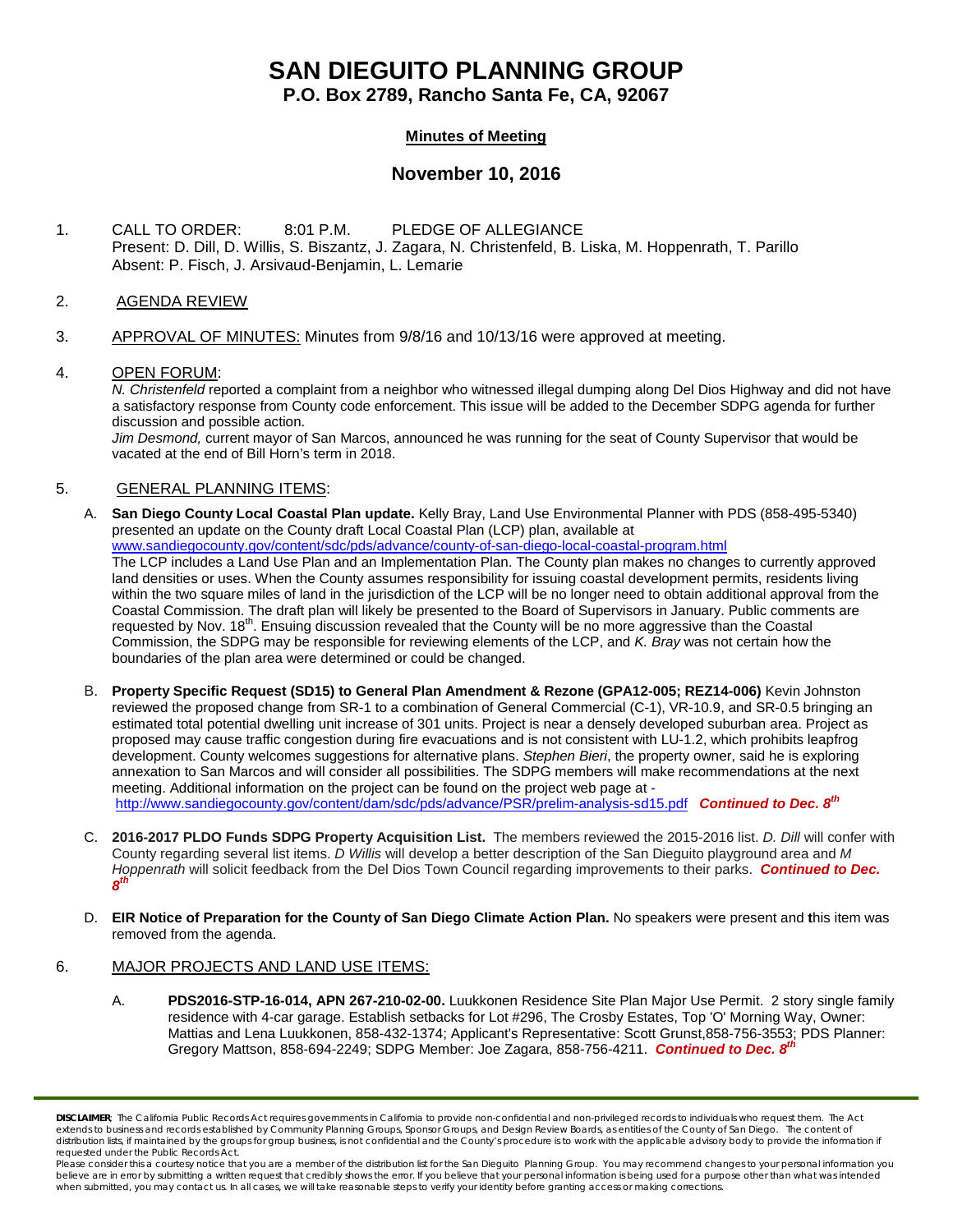- B. **PDS2016-TPM-21243, APN 265-260-20-00**. Tentative parcel map proposal to split existing 9.32 acre lot into 2 lots. Existing property contains ~13,000 sf main house and ~2,100 sf guest house. Application would provide a 2.86 acre lot with grading and utilities to create buildable pad near existing guest house. 18181 Via Roswitha, Rancho Santa Fe. Owner: Thomas Powell; Applicant's representative: Matt De Vincenzo, 858-597-2001; PDS Planner: Don Kraft, 858-694-3856; SDPG member: Tim Parillo, [415-238-6961.](tel:415-238-6961) *Continued to Dec. 8th*
- C. **PDS2016-MUP-16-016, APN 267-161-05.** Application for major use permit to install 12 panel antennas, 9 RRUs and 5 Raycaps within a new 41' tall monoeucalyptus at 17576 Via Del Bravo, Rancho Santa Fe, to allow T-Mobile to relocate their antennas from a monopalm. Owner Crown Castle – Laura Whitten; Applicant Verizon Wireless, contact Jill Cleveland, Plancom Inc, 760-716-4833; PDS Planner: Morgan Norville[, Morgan.Norville@sdcounty.ca.gov,](mailto:Morgan.Norville@sdcounty.ca.gov) 858-495-5329; SDPG member: Don Willis, 858-922-4227. *Continued to Dec. 8th*
- D. **PDS2016-STP-16-015, APN 264-660-03-00.** Application for 'D' designator recommendation, Site plan for 2-story single family residence on previously graded lot. Owner: Joe Sangari, Applicant's representative: John Jensen, 858- 756-2526; PDS Planner: Chelsea Oakes 619-643-7938; SDPG Member: Laurel Lemarie, 858-756-2835. SDPG's initial review found no significant problems.

**Motion:** By T. Parillo, **second** by N. Christenfeld, to approve as presented with exterior lighting to conform to dark skies policy.<br> **Vote:**  $a$  ves = 8  $\cos = 0$  abstain = 0  $\cos = \tan^{-1} x$ 

E. **PDS2016-ASD-16-026.** Administrative permit for second dwelling unit with one bedroom at single family residence at 6307 La Valle Plateada, Rancho Santa Fe. Owners: Mr. and Mrs. Flowers; Applicant's representative Michael Rollins 619-993-0003; County planner: Mr. Emmet Aquin[o 858-694-8845](tel:858-694-8845) ; SDPG Member: Douglas Dill, 760-736-4333.

| Motion: By D. Dill, second by N. Christenfeld, to approve as presented. |           |             |                  |
|-------------------------------------------------------------------------|-----------|-------------|------------------|
| <b>Vote:</b> $a$ ves = 8                                                | $nos = 0$ | abstain = 0 | absent/vacant =7 |

- F. **PDS2016-STP-16-024.** Proposed new commercial retail structure for existing vacant lot in coastal overlay zone, El Tordo at La Granada, APN 266-271-01-00 and 266-271-02-00. Owner's name El Tordo LLC. Applicant Ashley Prikosovits [858-527-0818.](tel:858-527-0818) PDS planner Michelle Chan [858-495-5428.](tel:858-495-5428) SDPG member Laurel Lemarie, [858-756-](tel:858-756-2835) [2835.](tel:858-756-2835) *Continued to Dec. 8th*
- G. **PDS-2016-AD-16-024.** Administrative permit for oversized, underground attached residential garage. APN 268-080- 20, Querencia Lot 1 at Rambla De Las Flores and El Acebo in Rancho Santa Fe. Owner TX-CA Holdings; Applicant Michael Smith [msmith@plsaengineering.com,](mailto:msmith@plsaengineering.com) 858-259-4812; PDS Planner Marisa Smith 858-694-2621; SDPG member Joe Zagar[a 858-756-4211.](tel:858-756-4211)

|                          | Motion: By J. Zagara, second by N. Christenfeld, to approve as presented. |                  |
|--------------------------|---------------------------------------------------------------------------|------------------|
| <b>Vote:</b> $a$ ves = 8 | abstain $= 0$<br>$nos = 0$                                                | absent/vacant =7 |

H. **PDS-2015-HLP-15-002; ER 15-08-003 Application for Habitat Loss Permit (HLP) to address the impact of 20.1 acres of coastal sage scrub occupied by the California gnatcatcher.** The project (PDS2013-LDGRMJ-00015) consists of a major grading permit for a private horsekeeping facility and grape planting project located in Eden Valley. There would be no on-site residential unit and no full-time on-site caretaker. A previous HLP application expired in 2008. APN 228-400-15, 16, 22 Applicant: Hedy Levine representing Brendan Thiessen/Harmony Grove Partners LP 619-232-9200 x125; PDS Planner: Ashley Gungle 858-495-5375; SDPG Member: Shannon Biszantz 619-417-4655. Applicant secured a 55-acre mitigation parcel, slightly larger than was required, but 5 miles away from the Eden Valley Community where the property is located. No alternative plan for relocation of facilities to nonsensitive on-site areas, as requested by *M. Hoppenrath* at the last SDPG hearing, was provided. *S. Biszantz* read a letter from the Elfin Forest Harmony Grove Town Council requesting a denial of the HLP. Two board members of the Friends of Eden Valley spoke for denial of the HLP: *Andy Laderman* felt that because the property is located adjacent to the Escondido Research and Technology Center and prezoned for business/industrial uses in the Escondido General Plan, that the owner, who is a developer, had no real interest in horse property other than as a method to more easily obtain an HLP in this rural equestrian community. *Janean Huston* noted that the last owner was unsuccessful in his bid to build the Jet Ridge residential development due to granite deposits and sensitive habitat. She felt that a continuing loss of local habitat would degrade their rural environment and undermine their lifestyle, and make it more likely that habitat loss permits would be granted in the future. *M. Hoppenrath* commented that she lived in the nearby community and that many neighbors were able to enjoy horses and vineyards on similar larger acreages by locating structures away from sensitive on-site habitats. *B. Liska* felt that the owner should be able to place his facilities anywhere he wanted on his own property because he had purchased suitable mitigation land.

*DISCLAIMER; The California Public Records Act requires governments in California to provide non-confidential and non-privileged records to individuals who request them. The Act*  extends to business and records established by Community Planning Groups, Sponsor Groups, and Design Review Boards, as entities of the County of San Diego. The content of distribution lists, if maintained by the groups for group business, is not confidential and the County's procedure is to work with the applicable advisory body to provide the information if *requested under the Public Records Act.*

*Please consider this a courtesy notice that you are a member of the distribution list for the San Dieguito Planning Group. You may recommend changes to your personal information you*  believe are in error by submitting a written request that credibly shows the error. If you believe that your personal information is being used for a purpose other than what was intended<br>when submitted, you may contact us.